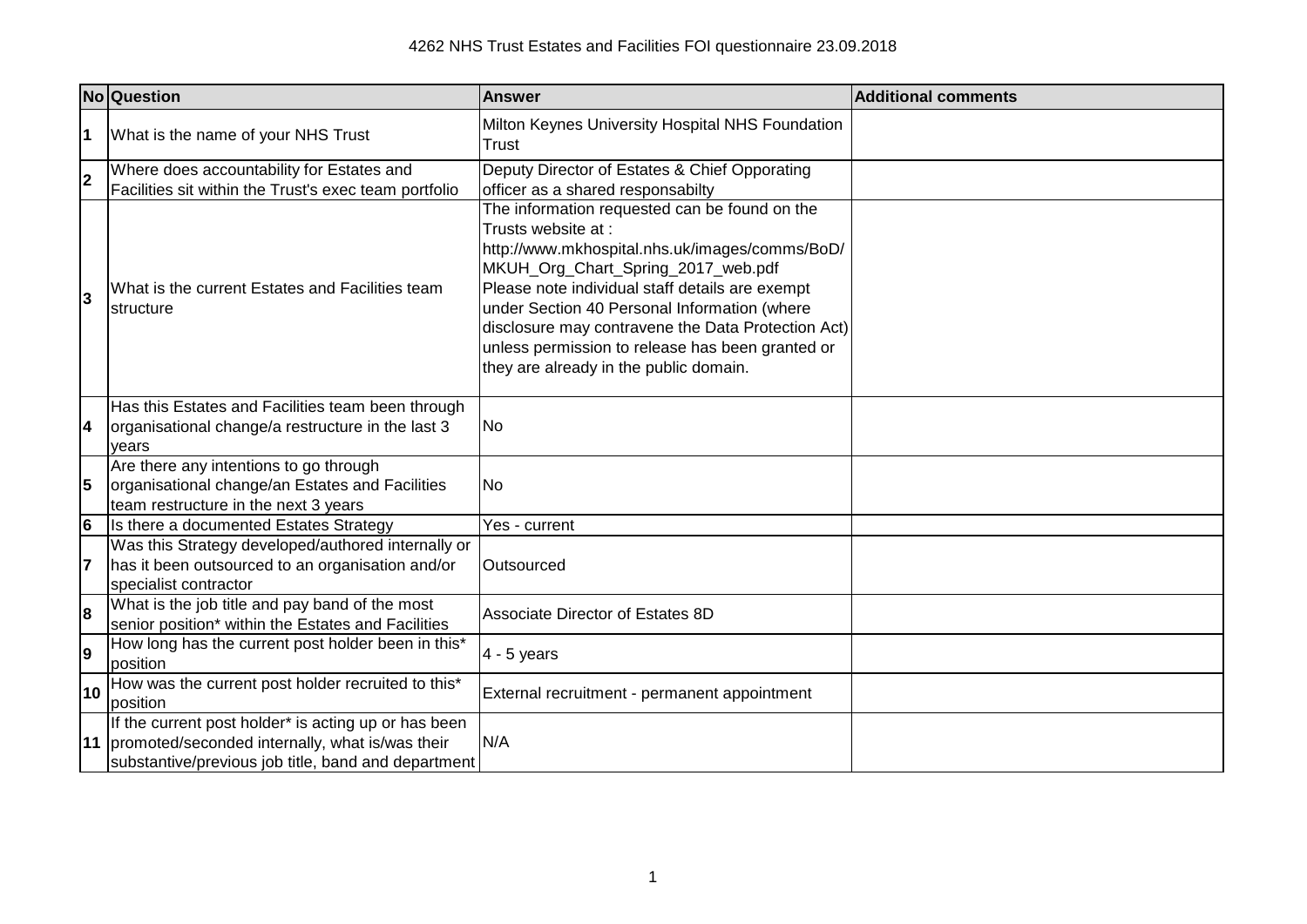|    | Is it detailed in the person specification for this<br>position* that the post holder should be a chartered<br>12 member of a recognised estate management<br>institution. If yes, is this categorised essential or<br>desirable         | Desirable                                                                                                                                     | Member of CIBSE |
|----|------------------------------------------------------------------------------------------------------------------------------------------------------------------------------------------------------------------------------------------|-----------------------------------------------------------------------------------------------------------------------------------------------|-----------------|
| 13 | Is the current post holder chartered or working                                                                                                                                                                                          | <b>No</b>                                                                                                                                     |                 |
|    | towards becoming chartered in the next 2 years                                                                                                                                                                                           |                                                                                                                                               |                 |
|    | 14 If yes or working towards it, with which institution                                                                                                                                                                                  |                                                                                                                                               |                 |
| 15 | For which other senior management roles grades<br>8a and above is it detailed in the essential person<br>specification that the post holder should be<br>"chartered" or equivalent                                                       | None                                                                                                                                          |                 |
| 16 | For which other senior management roles grades<br>8a and above is it detailed in the desirable person<br>specification that the post holder should be<br>"chartered" or equivalent                                                       | Associate Director of Estates, Deputy Director Of<br>Estates, Estates Services Manager, Capital<br>projects Manager, Capital projects Officer |                 |
| 17 | Of your current senior management team grades<br>8a and above, who is chartered and with which<br>institution (CIOB, BIFM, RICS etc.). Please detail<br>appropriate membership qualification/pathways                                    | None                                                                                                                                          |                 |
|    | Has the Trust financially supported any of the<br>18 current senior management team who are<br>chartered in pursuing their chartered status                                                                                              | No - no financial support provided                                                                                                            |                 |
|    | Is there a HR policy which supports professional<br>development? Particularly in respect of roles<br>19 where there is an "essential" element to the person Yes<br>specification which requires a certain qualification<br>or membership |                                                                                                                                               |                 |
| 20 | If yes, does this HR policy support or prohibit<br>financial assistance for employees                                                                                                                                                    | No - policy prohibits Trust funding of professional<br>qualifications/memberships                                                             |                 |
|    | Does the Trust have a graduate scheme or work<br>21 with any Universities to employ newly qualified<br><b>Estates professionals</b>                                                                                                      | <b>No</b>                                                                                                                                     |                 |
| 22 | How many freehold property interests does the<br><b>Trust have</b>                                                                                                                                                                       | 11 to 20                                                                                                                                      |                 |
| 23 | How many leasehold premises (documented and<br>undocumented) does the Trust have                                                                                                                                                         | 1 to 10                                                                                                                                       |                 |
|    | 24 How much land does the Trust own in Hectares                                                                                                                                                                                          | 15.93 Ha                                                                                                                                      |                 |